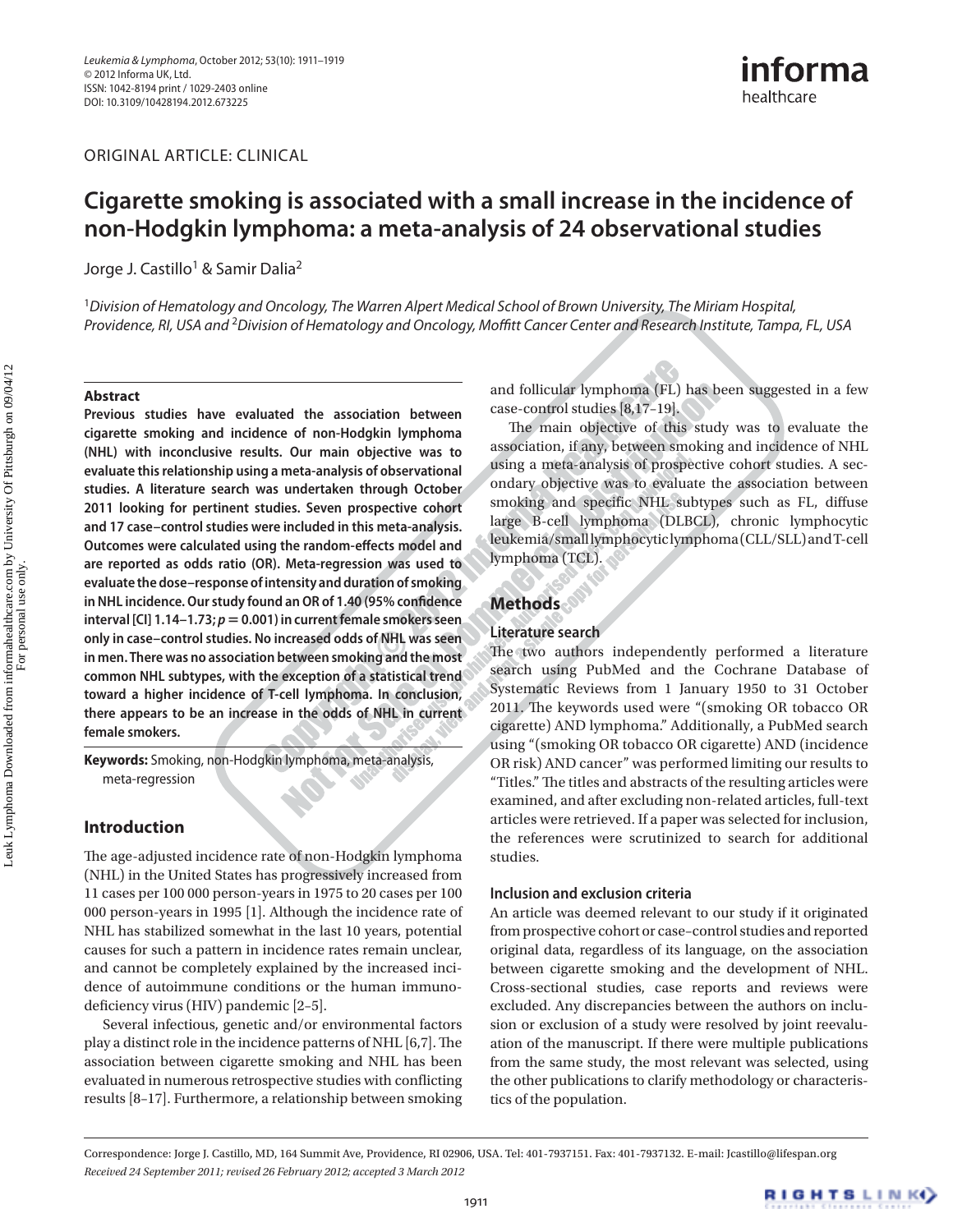#### **Data extraction**

The data extraction was performed independently by the two authors and included author, year of publication, country of origin, sample size, method of ascertainment of smoking, method of diagnosis of NHL, source of the exposed and non-exposed cohorts, source of cases and controls, years of follow-up, source of the expected incidence of NHL, the outcome measured with 95% confidence interval (CI), the variables used for matching and adjustment, and intensity (in number of cigarettes per day) and duration of smoking (in number of years). Intensity and duration of smoking were also gathered by NHL subtype, whenever possible. Any discrepancies between reviewers were addressed by a joint reevaluation of the original article.

#### **Quality assessment**

The quality of each study was assessed independently by two reviewers using the Newcastle-Ottawa Scale (NOS) [20]. The NOS consists of three parameters of quality: selection, comparability, and outcome (cohort studies) or exposure (case-control studies). The NOS assigns a maximum of four points for selection, a maximum of two points for comparability, and a maximum of three points for exposure or outcome. Any discrepancies between reviewers were addressed by a joint reevaluation of the original article.

#### **Data synthesis and analysis**

 Because the risk of NHL is low, the relative risk in prospective cohort studies mathematically approximates the odds ratio (OR), therefore permitting the combination of case – control and cohort studies. The primary outcome was calculated as the maximally adjusted OR with 95% CI of developing NHL in cigarette smokers. Never smokers were used as the reference group in all calculations. To measure the outcome, we used the random-effects model, which accounts for heterogeneity between and within studies [21]. We assessed for heterogeneity using the *I*2 index [22]; *I*2 values of 25%, 50% and 75% represent mild, moderate and severe heterogeneity, respectively. Publication bias was assessed using the trim-and-fill method [23], which assumes that the effect sizes of all the studies are distributed normally around the center of a funnel plot; if asymmetry is found, it adjusts for the potential effect that non-published (imputed) studies might have had on the measured outcome. Subset analyses were performed by smoking status (ever, current and former), study design (case – control and prospective cohort) and NHL subtypes (DLBCL, FL, CLL/SLL and TCL). Regression analyses were used to assess the dose – response relationship between intensity and duration of smoking (as continuous variables) and incidence of NHL. The value assigned to each category was the mid-point for closed categories. For open categories, we assumed a maximum of 60 cigarettes per day for intensity, 50 years for duration of smoking and 100 pack-years for cumulative smoking. All calculations and graphs were obtained using Comprehensive Meta-Analysis (Biostat, Englewood, NJ). Data are presented in accordance with the checklist proposed by the Meta-analysis of Observational Studies in Epidemiology group [24].

### **Results**

#### **Search results**

A total of 753 articles were identified using the "lymphoma" search, and 1027 using the "cancer" search. Seven prospective cohort  $[25-31]$  and 17 case-control studies  $[8,12-16,32-$  42] were selected for our meta-analysis. Our search strategy is shown in Figure 1.

#### **Characteristics of the prospective cohort studies**

The main characteristics of the prospective cohort studies are shown in Table I. Studies were published between 1998 and 2011. Five studies originated from the USA [26,27,29-31], one from Sweden [25], and one was a European multinational study [28]. A total of 6461 cases (2795 in non-smokers and 3666 in smokers) of NHL were identified in a total cohort of 1 765 643 individuals. All the studies were of high quality ( $NOS > 7$ ). The most common bias was ascertainment of exposure; all the studies assessed smoking habits by selfadministered questionnaires.

#### **Characteristics of the case – control studies**

The main characteristics of the case-control studies are shown in Table II. The studies were published between 1988 and 2010. Eleven studies originated from Europe [8,13,15,16,32 – 34,36,38,39,41], four from America [35,37,40,42], one from Japan [12], and one was a multinational study including centers from Europe and the USA [14]. A total of 19 111 cases and 31 939 controls were included. Nine studies were of acceptable quality ( $NOS < 7$ ) and nine were of high quality  $($ NOS 7-9 $).$ 

#### **Outcome results**

The OR of NHL for ever-smokers was  $1.05$  (95% CI  $1.01$ - $1.10$ ;  $p = 0.02$ ). There was minimal heterogeneity (22%), but seven imputed studies were identified to the left of the mean, resulting in an adjusted OR of 1.02 (95% CI 0.98-1.07). There was an increased OR of NHL in current female smokers seen in case-control studies (OR 1.40, 95% CI 1.14-1.73,  $p = 0.001$ ; Figure 2) but not in prospective cohort studies. Otherwise, no other associations were seen according to study design, sex or smoking status. Complete outcome results are shown in Table III.

#### **Dose – response analysis**

#### *Intensity of smoking*

 To optimize the available data, we categorized smoking intensity in three groups,  $\leq 20$ , 20-40 and  $>$ 40 cigarettes per day. There was no dose-dependent association between incidence of NHL and number of cigarettes smoked per day, and meta-regression did not show a linear association between NHL incidence and number of cigarettes. No associations were found when separately evaluating study design or sex.

#### **Duration of smoking**

We categorized duration of smoking in five groups,  $\leq$  10, 10-19, 20 – 29, 30 – 39 and  $\geq$  40 years. The only positive association was found in the group who had smoked for 20-29 years with OR of NHL at 1.09 (95% CI 1.02-1.16;  $p=0.007$ ). Meta-regression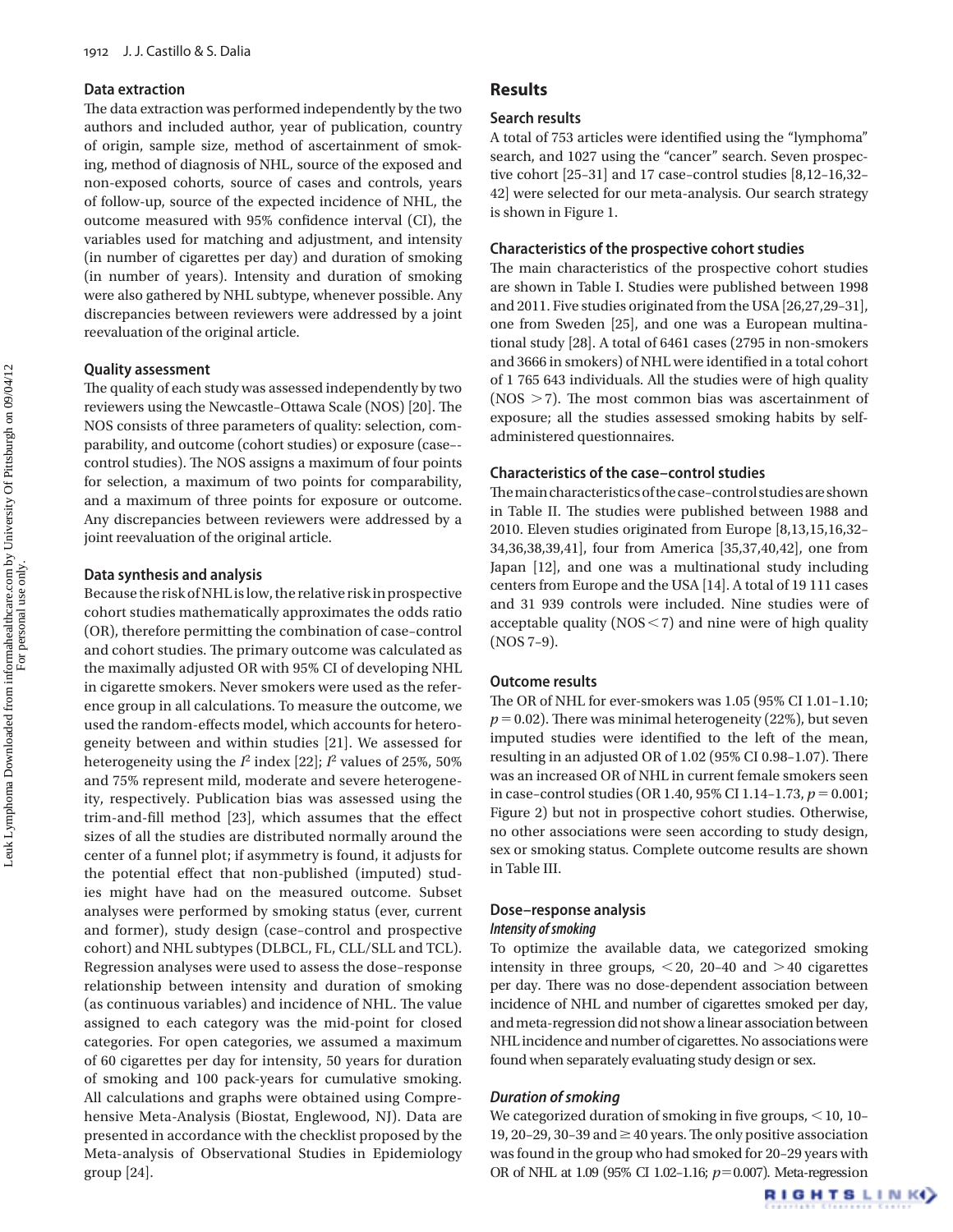

Figure 1. Search results.

showed a linear relationship between years of smoking and NHL incidence with a relative OR (rOR) of 1.003 for each year of smoking  $(p = 0.001)$ . However, no associations were found when evaluating study design or sex separately.

#### **Number of pack-years**

Smokers were separated into three groups, <25, 25-50 and > 50 pack-years of smoking. The only positive association was in the group who had smoked  $>$  50 pack-years (OR 1.13, 95% CI 1.03-1.23;  $p = 0.006$ ). Meta-regression showed a linear relationship between NHL incidence and number of pack-years with a rOR of 1.001 for each pack-year of smoking  $(p < 0.001)$ . However, no associations were found when separately evaluating study design or sex.

#### **NHL subtypes**

 When evaluating smoking status and the most common subtypes of NHL, we found no evidence that being an ever, former or current smoker increases the odds of developing FL, DLBCL or CLL/SLL. There was a statistical trend, however, toward a higher OR of TCL in smokers. Ever, former and current smokers had an OR of TCL of 1.23 (95% CI 1.00-1.52; *p* = 0.05), 1.18 (95% CI 0.98-1.42; *p* = 0.08) and 1.20 (95% CI 0.98 – 1.46;  $p = 0.07$ ), respectively (Figure 3).

 A subset analysis evaluating the OR of FL incidence by sex in case – control studies showed an OR of FL of 1.33 (95% CI 1.07-1.66;  $p = 0.01$ ) in former female smokers. We found no evidence of increased odds of FL in women who were ever or current smokers, or in men. We were not able to perform meta-analyses on other NHL subtypes according to sex due to insufficient data.

#### **Discussion**

 Clinically, biologically and molecularly, NHL is a heterogeneous disease, and it is likely that distinct NHL subtypes have distinct risk factors [6]. In fact, several factors have been associated with the development of NHL, such as infectious agents, autoimmune conditions, immunodeficient states, and environmental and iatrogenic exposures [7,43]. Cigarette smoking has been associated with higher rates of incidence of and mortality by a variety of cancers [44]. The association between cigarette smoking and the incidence of NHL has been addressed in multiple studies with contradicting results, hence our attempt to pool data from observational studies to evaluate this potential relationship.

 We have conducted a large meta-analysis to evaluate the potential relationship between cigarette smoking and NHL.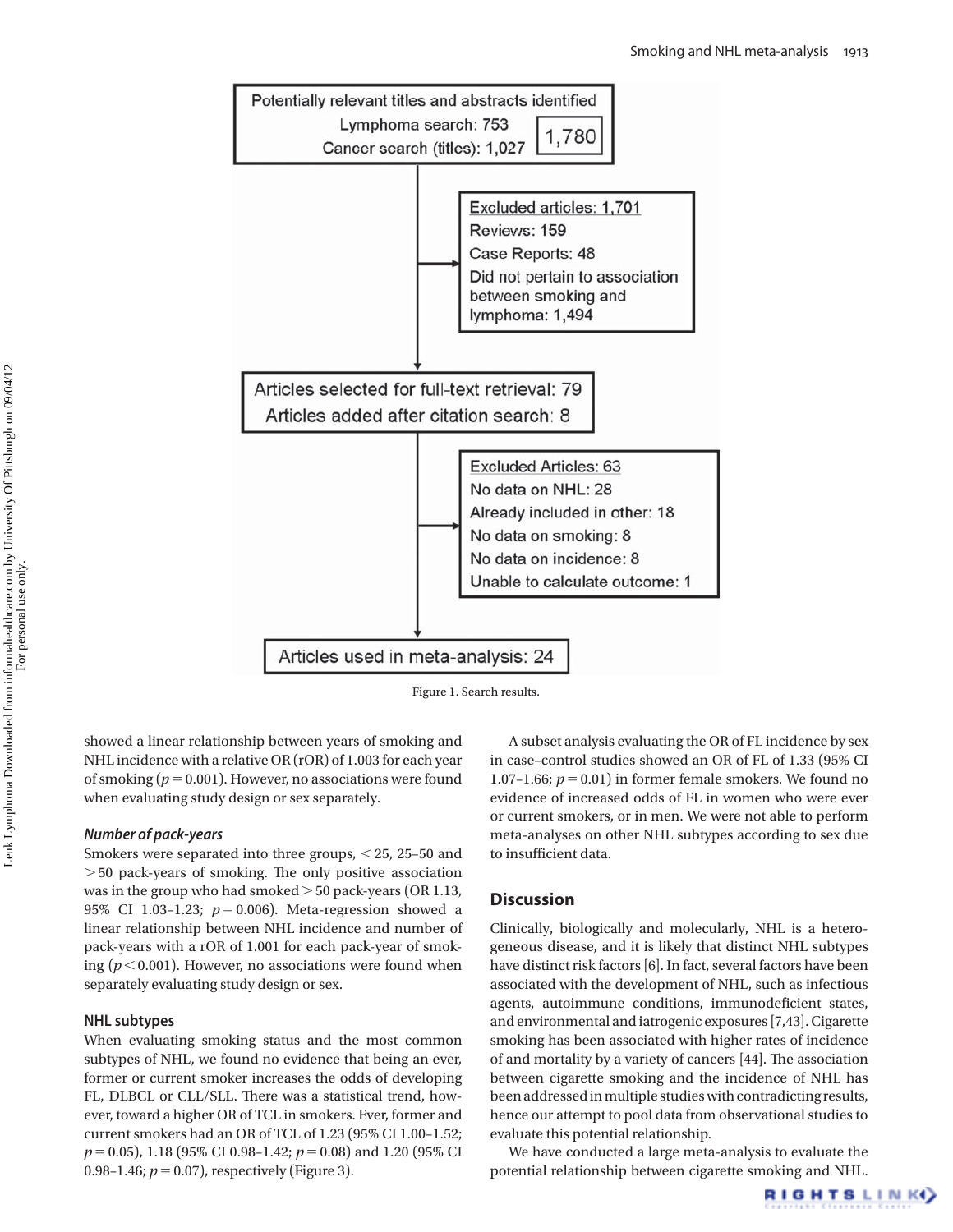|                                |                      | Table I. Characteristics of seven cohort studies evaluating the association between smoking and non-Hodgkin lymphoma. |                                          |                                                                                                           |                                                                |                                      |                    |                                                                                        |                 |
|--------------------------------|----------------------|-----------------------------------------------------------------------------------------------------------------------|------------------------------------------|-----------------------------------------------------------------------------------------------------------|----------------------------------------------------------------|--------------------------------------|--------------------|----------------------------------------------------------------------------------------|-----------------|
| Author (year)                  | Country              | Source of cohort                                                                                                      | Median follow-up<br>(period)             | Lymphoma assessment                                                                                       | Smoking assessment                                             | Total cohort (total<br>person-years) | Number<br>of cases | Adjustments                                                                            | N <sub>OS</sub> |
| Herrinton (1998) United States |                      | Kaiser Permanente Medical<br>Care Program                                                                             | 11 years (1964-1991)                     | Kaiser Permanente<br>cancer registry and<br>Northern California<br>Cancer Center,                         | Questionnaire                                                  | 252 836 (NR)                         | 674                | Age, sex, year of<br>examination                                                       | $\overline{ }$  |
| Parker (2000)                  | <b>United States</b> | Iowa Women's Health Study 11 years (1986-1996)                                                                        |                                          | Iowa's Cancer Registry<br>State Health Registry of<br>and National Death<br>hospitalization file<br>Index | Mailed questionnaire                                           | 37 336 (380 231)                     | 200                | and red meat intake,<br>residence, alcohol<br>Age, marital status,<br>history of blood | Ņ               |
| Fernberg (2006)                | Sweden               | Organization for Working<br>Environment Safety and<br>Construction Industry<br>Health                                 | 1971-1992)<br>19 years (                 | Swedish Cancer Registry<br>and Cause of Death<br>Registry                                                 | Self-administered<br>questionnaire                             | 335 612 (6 804 539)                  | 1309               | transfusion, diabetes<br>Age and BMI                                                   | ග               |
| Lim (2007)                     | <b>United States</b> | NIH-AARP Diet and Health<br>study                                                                                     | $995 - 2000$<br>5 years (1               | Cancer Registry data and<br>National Death Index                                                          | Questionnaire                                                  | 473 984 (2 060 611)                  | 1381               | alcohol intake, BMI,<br>Age, sex, ethnicity,<br>height, physical<br>activity           | $\infty$        |
| Nieters (2008)                 | Europe               | Investigation into Cancer<br>European Prospective<br>and Nutrition                                                    | $992 - 2005$<br>$9$ years $(1)$          | Health insurance records,<br>cancer and pathology<br>registries                                           | Questionnaire                                                  | 418 482 (3 567 410)                  | 1304               | Age, sex, educational<br>level, center                                                 | $^{\circ}$      |
| Troy(2010)                     | <b>United States</b> | Colorectal and Ovarian<br>Cancer Screening Trial<br>NCI Prostate, Lung,                                               | $993 - 2001$<br>$9$ years $(1)$          | Medical record review at<br>screening center, state<br>vital statistics and the<br>National Death Index   | administered<br>or telephone-<br>administered<br>Mailed, self- | 142 982 (1 201 074)                  | 1264               | Age, sex, race/ethnicity,<br>education                                                 | $^{\circ}$      |
| Lu(2011)                       | <b>United States</b> | California Teachers' Study                                                                                            | 11 years (1995-2007) Annual linkage with | the California Cancer<br>Registry                                                                         | Self-administered<br>questionnaires<br>questionnaire           | 121 246 (1 323 140)                  | 626                | Age, race, alcohol intake                                                              | ∞               |
|                                |                      |                                                                                                                       |                                          |                                                                                                           |                                                                |                                      |                    |                                                                                        |                 |

 AARP, American Association of Retired Persons; BMI, body mass index; NCI, National Cancer Institute; NIH, National Institutes of Health; NR, not reported. AARP, American Association of Retired Persons; BMI, body mass index; NCI, National Cancer Institute; NIH, National Institutes of Health; NR, not reported.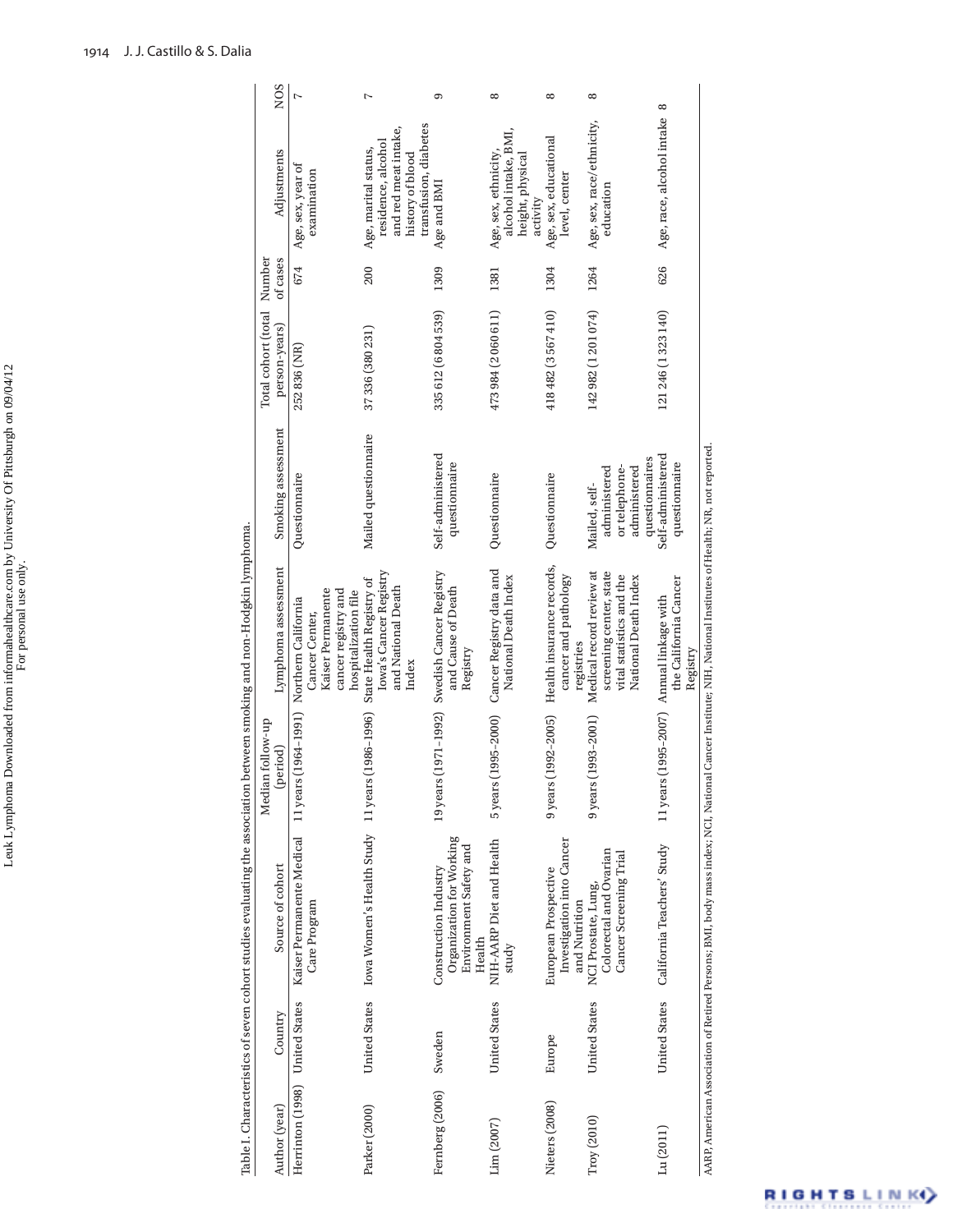Leuk Lymphoma Downloaded from informahealthcare.com by University Of Pittsburgh on 09/04/12<br>For personal use only. Leuk Lymphoma Downloaded from informahealthcare.com by University Of Pittsburgh on 09/04/12 For personal use only.

NOS adjustments NOS Personal interview Age, sex, region 6 Mailed questionnaire Age, other exposures 7 Age 6 Personal interview Age, sex, race, region 8 Telephone interview  $\begin{array}{c} \text{Age, residue} \end{array}$ Telephone interview Age, sex, country 8 Personal interview Age, sex, study region 7 Personal interview Age, sex, alcohol intake 6 Age, sex, alcohol intake beer and salted meat Personal interviews Age, sex, urban setting, socioeconomic level, Age, sex, urban setting, socioeconomic level, beer and salted meat education, place of education, place of Age, sex, study region Age, sex, race, region Age, other exposures Age, sex, race, study educational level, Telephone interview Age, sex, residence, Personal interview Age, sex, residence, Questionnaire Age, sex, residence, Questionnaire Age, sex, residence, Age, sex, race, study Age, sex, residence,<br>educational level, Matching and Age, sex, residence,<br>vital status Age, sex, residence, Age, sex, residence, Matching and adjustments welfare support welfare support education level education level Age, sex, country Personal interview Age, sex, center, alcohol intake alcohol intake Personal interview Age, sex, center, Age, sex, center, Age, sex, center, Age, sex, region Age, residence birth, HCV vital status birth, HC residence residence Personal interview Age, sex, intake center Age, sex, center Age Mailed questionnaire Mailed questionnaire Mailed questionnaire (number) Period Lymphoma assessment Smoking assessment Smoking assessment Telephone interview Telephone interview Telephone interview Personal interviews Personal interview Personal interview Personal interview Personal interview Personal interview Personal interview Personal interview Personal interview Personal interview Personal interview questionnaire questionnaire and personal and personal Questionnaire Questionnaire and mailed and mailed interview interview Lymphoma assessment (89% pathological (20% pathological (10% pathological (20% pathological (89% pathological Medical records<br>(20% pathological (20% pathological (10% pathological (NR pathological (NR pathological spitals in Languedoc- Population-based (1025) 1992-1995 Medical records<br>Rousillon (445) (NR pathological (NR pathological (NR pathological (NR pathological (NR pathological (NR pathological (NR pathological (NR pathological (NR pathological Population-based (204) 1975-1984 100% pathological Population-based (355) 1974 – 1978 100% pathological Canada All hospitals in Montreal (212) Population-based (533) 1979 – 1985 100% pathological Population-based (3625) 1983-1986 100% pathological United States Eight cancer registries (1193) Population-based (1903) 1984 – 1988 100% pathological 1990 – 2004 100% pathological Population-based (3187) 1999-2002 100% pathological 100% pathological<br>confirmation 100% pathological 100% pathological 100% pathological 100% pathological 100% pathological Pathology reports Casey (2007) France Three regions in France (298) Hospital-based (276) 2000-2003 Pathology reports Hospital-based (701) 2000-2004 Pathology reports .00% pathologica Pathology reports conformation) conformation) Hospital-based (724) 1979-1984 Medical records Hospital-based (163) 1988 – 1995 Medical records conformation Besson (2003) France Three hospitals in Lyon (180) Hospital-based (360) 1999-2001 Medical records Hospital-based (504) 1999 – 2002 Medical records 1998 – 2004 Medical records conformation) Population-based (710) 1999-2002 Medical records Hospital-based (3484) 1988-2005 Medical records Medical records confirmation) confirmation Medical records confirmation) confirmation) confirmation Medical records Medical records confirmation) confirmation) Medical records confirmation) confirmation) Medical records confirmation) confirmation) confirmation) confirmation) confirmation) confirmation) Medical records confirmation confirmation) confirmation confirmation confirmation confirmation confirmation confirmation confirmation confirmation confirmation **confirmation** confirmation **confirmation**  Table II. Characteristics of 17 case – control studies evaluating the association between smoking and non-Hodgkin lymphoma. Table II. Characteristics of 17 case-control studies evaluating the association between smoking and non-Hodgkin lymphoma. 1975-1984 1974-1978 1979-1985 1983-1986 1988-1995 1984-1988 1992-1995 1990-2004 1999-2002 1999-2002 1998-2004 1999-2002 2000-2003 2000-2004 1988-2005 1979-1984 1999-2001 Period Population-based (3625) Population-based (1903) Population-based (1025) Population-based (204) Population-based (533) except Northern Italy Population-based (355) except Northern Italy (2465)<br>Population-based (710) Hospital-based (3484) Source of controls Source of controls Hospital-based (360) Hospital-based (724) Hospital-based (163) Hospital-based (504) Hospital-based (276) Hospital-based (701) population-based population-based Population-based, Population-based, (number) Hospital and Hospital and (8892) University Hospital, Linkoping University Hospital, Linkoping Uruguay Instituto Nacional de Oncologia Spain, Germany, France, Italy,<br>Ireland, Czech republic (1742) Ireland, Czech republic (1742) nstituto Nacional de Oncologia Pordenone and Naples (255) Besson (2006) Europe Spain, Germany, France, Italy, Pordenone and Naples (255) Nieters (2006) Germany Hospitalized patients from six All hospitals in Montreal (212) Hospitalized patients from six<br>regions (710) Kanda (2009) Japan Aichi Cancer Center Hospital, Source of cases (number) Author (year) Country Source of cases (number) Epidemiology Consortium Three regions in France (298) Three hospitals in Lyon (180) Epidemiology Consortium France Bordeaux, Brest, Caen, Lille, Aichi Cancer Center Hospital, Eight cancer registries (1193) Bordeaux, Brest, Caen, Lille, Department of Oncology in Hardell (1994) Sweden Department of Oncology in Persson (1993) Sweden Regional Cancer Registry, Zahm (1997) United States Kansas, Iowa, Minnesota, International Lymphoma Scandinavian Lymphoma Regional Cancer Registry, Kansas, Iowa, Minnesota, International Lymphoma (6594)<br>Scandinavian Lymphoma Nantes, Toulouse (399) Nantes, Toulouse (399) Hospitals in Languedoc-<br>Rousillon (445) France Hospitals in Languedoc-Hospital admissions in Hospital admissions in Talamini (2005) Italy Hospital admissions in Hospital admissions in of Montevideo (163) of Montevideo (163 Nebraska (1177) Nebraska (1177 Yorkshire (437) Yorkshire (437) Nagoya (782) regions (710) Nagoya (782) Etiology<br>study (3055) study (3055) Umea (105) Umea (105) (93) Morton (2005) United States, United States, **United States Jnited States** Country Kingdom Jenmark, Denmark, Sweden Europe Uruguay Germany Sweden Canada Europe United Sweden France France France France Japan Italy Talamini (2005) Persson (1993) Hardell (1994) Morton (2005) Fabbro-Peray Fabbro-Peray Besson (2006) Nieters (2006) Besson (2003) Author (year) Kanda (2009) Zahm (1997) Casey (2007) Siemiatycki Monnereau Siemiatycki Schollkopf<br>(2005) Monnereau Cartwright<br>(1988) Cartwright Schollkopf De Stefani De Stefani Freedman Freedman (1995) (1998) (1998) (2001) (2008)

7

 $\circ$ 

 $\circ$ 

 $\overline{a}$ 

6

 $\infty$ 

 $\sim$ 

 $\infty$ 

6

 $^{\circ}$ 

 $\infty$ 

6

6

 $\sim$ 

6

 $\circ$ 

6

**IGHTSLINKO** 

HCV, hepatitis C virus; NOS, Newcastle – Ottawa Scale; NR, not reported.

HCV, hepatitis C virus; NOS, Newcastle-Ottawa Scale; NR, not reported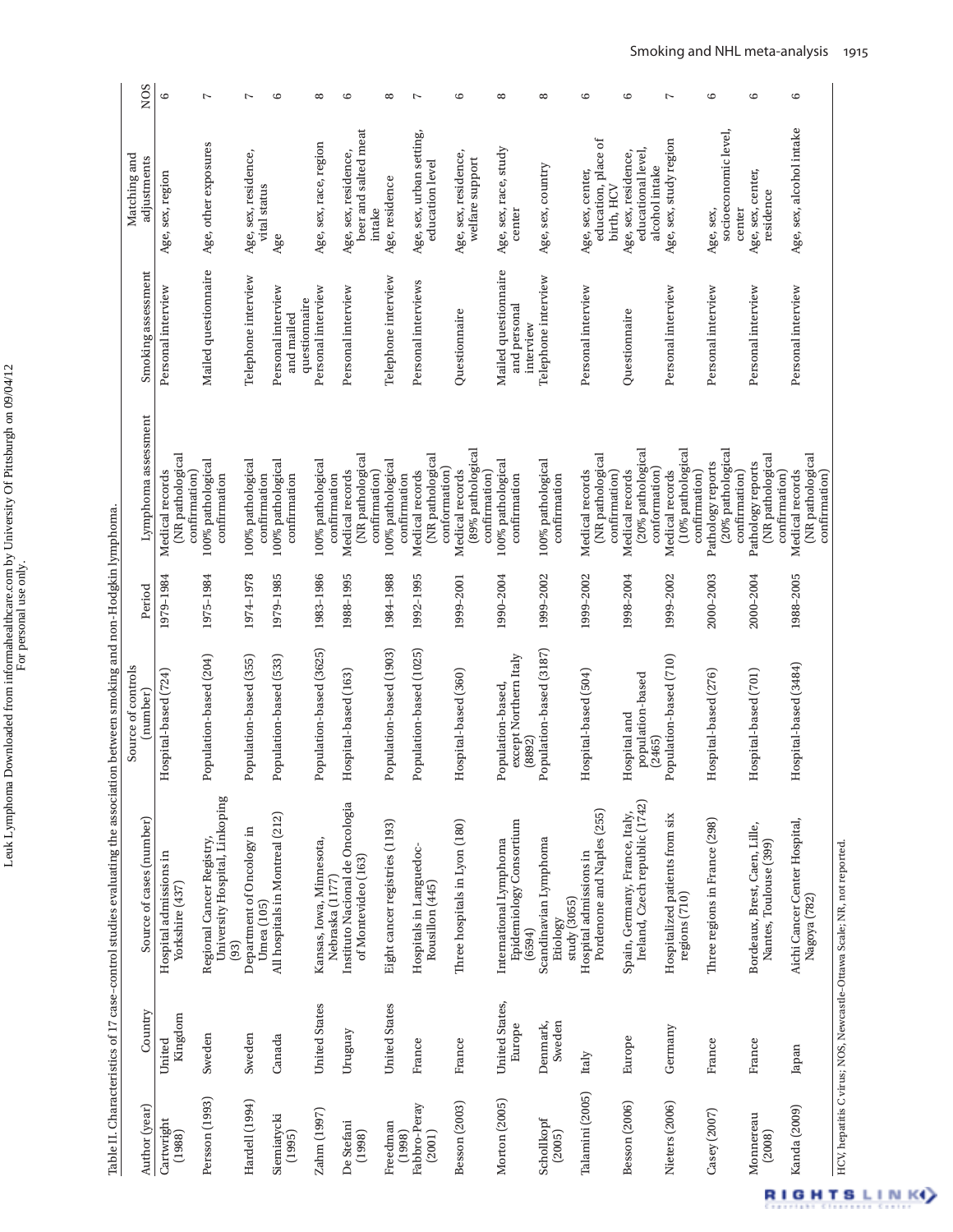





## **Ever smokers**



 Figure 2. Forest plots of association between smoking and incidence of non-Hodgkin lymphoma in women (case – control studies), according to smoking status.

We found a mild increase in the odds of NHL in current female smokers of 40%. There was no association between smoking and NHL in male smokers. We also found a 9% increased odds of NHL only in individuals smoking for 20 – 29 years, and of 13% only in individuals who had smoked  $>$  50 pack-years. Hence, the dose – response analyses with regard to intensity, duration and cumulative smoking were not internally consistent. Meta-regression analysis did not show a linear association between incidence of NHL and number of cigarettes smoked per day and, although statistically

significant, there did not seem to be a clinically important dose-dependent relationship with number of years or packyears of smoking.

 Similarly, there was no association between smoking status, duration or intensity and NHL subtypes, with the exception of former female smokers, in whom the odds of FL were increased at 43% when compared to non-smokers. The reasons why only former but not current or ever female smokers would have increased odds of developing FL are unclear. Also, in meta-regression analyses, a minimal increase in the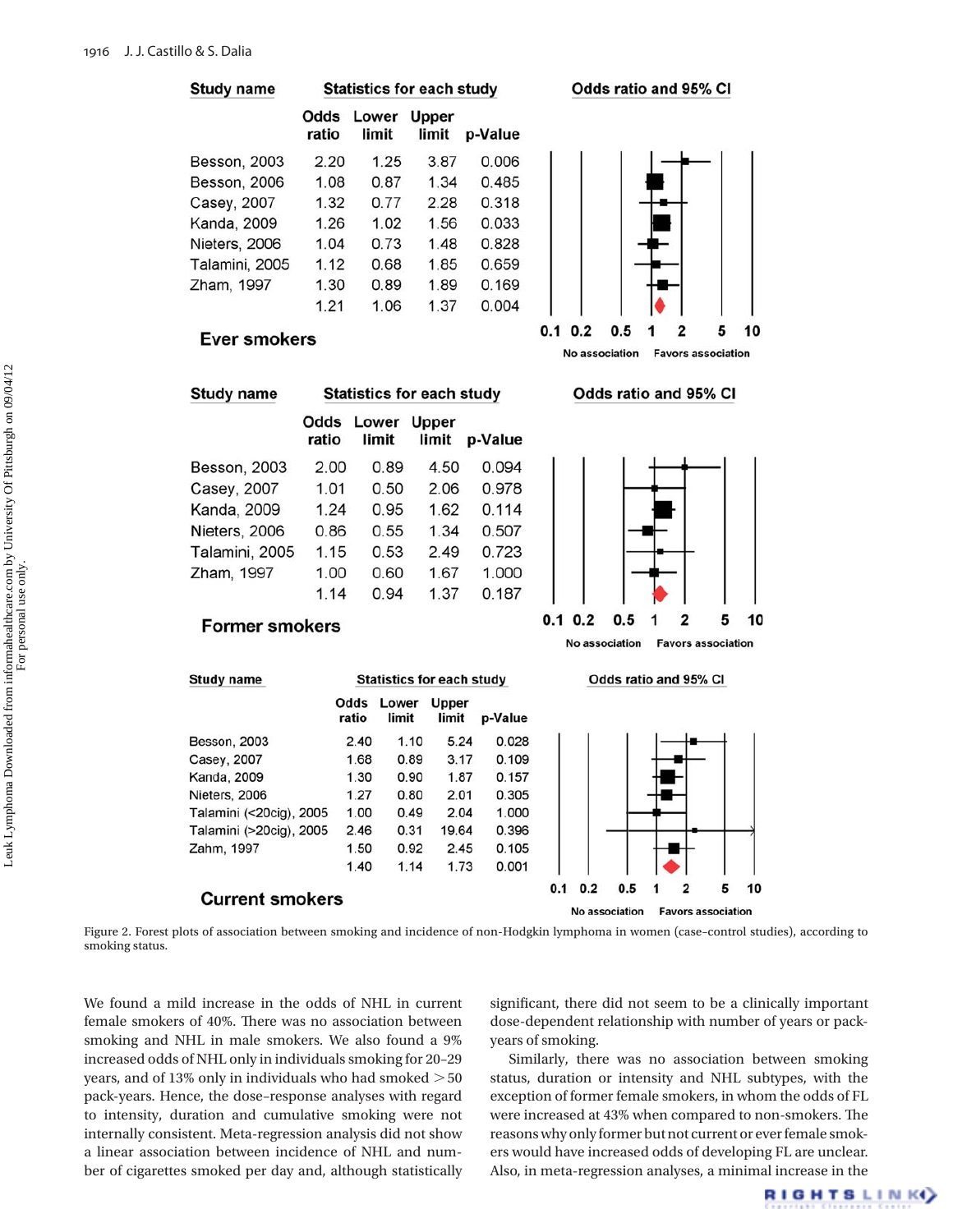| Smoking status         | Study type   | OR (95% CI)         | $p$ -Value | $I^2$    | No. of imputed<br>studies | Adjusted OR<br>$(95\% \text{ CI})$ |
|------------------------|--------------|---------------------|------------|----------|---------------------------|------------------------------------|
| Ever smokers           | All studies  | $1.05(1.01-1.10)$   | 0.02       | 22%      | $7$ (left)                | $1.02(0.98-1.07)$                  |
|                        | Cohort       | $1.01(0.95-1.08)$   | 0.70       | 11%      | $2$ (left)                | $1.00(0.93 - 1.07)$                |
|                        | Men          | $1.00(0.86 - 1.16)$ | 0.99       | 0%       | $\bf{0}$                  | $1.00(0.86 - 1.16)$                |
|                        | Women        | $0.98(0.63 - 1.53)$ | 0.92       | 47%      | $\mathbf{0}$              | $0.98(0.63 - 1.53)$                |
|                        | Case-control | $1.01(0.95-1.08)$   | 0.70       | 11%      | $2$ (left)                | $0.99(0.93 - 1.07)$                |
|                        | Men          | $1.04(0.93-1.17)$   | 0.47       | 32%      | $1$ (left)                | $1.03(0.91 - 1.17)$                |
|                        | Women        | $1.21(1.06-1.37)$   | 0.004      | 8%       | $\Omega$                  | $1.21(1.06-1.37)$                  |
| Former smokers         | All studies  | $1.01(0.97-1.05)$   | 0.67       | 0%       | $2$ (left)                | $1.01(0.97-1.05)$                  |
|                        | Cohort       | $1.00(0.93-1.08)$   | 0.93       | 27%      | $4$ (left)                | $0.93(0.85-1.02)$                  |
|                        | Men          | $1.01(0.85-1.21)$   | 0.91       | 0%       | $\bf{0}$                  | $1.01(0.85-1.21)$                  |
|                        | Women        | $1.12(0.72 - 1.74)$ | 0.62       | 4%       | $\bf{0}$                  | $1.12(0.72 - 1.74)$                |
|                        | Case-control | $1.02(0.96 - 1.07)$ | 0.55       | $0\%$    | $\mathbf{0}$              | $1.02(0.96 - 1.07)$                |
|                        | Men          | $0.98(0.89-1.08)$   | 0.68       | 0%       | $\bf{0}$                  | $0.98(0.89 - 1.08)$                |
|                        | Women        | $1.14(0.94-1.37)$   | 0.19       | 8%       | $1$ (right)               | $1.20(0.99-1.46)$                  |
| <b>Current smokers</b> | All studies  | $1.06(1.01-1.11)$   | 0.03       | 11%      | $5$ (left)                | $1.02(0.97-1.08)$                  |
|                        | Cohort       | $1.01(0.94-1.08)$   | 0.79       | 0%       | $2$ (left)                | $0.99(0.91-1.07)$                  |
|                        | Men          | $1.00(0.87-1.15)$   | 1.00       | $\Omega$ | $\bf{0}$                  | $1.00(0.87-1.15)$                  |
|                        | Women        | $0.98(0.67-1.42)$   | 0.91       | 0%       | $\theta$                  | $0.98(0.67-1.42)$                  |
|                        | Case-control | $1.09(1.02 - 1.16)$ | 0.01       | 16%      | $2$ (left)                | $1.08(1.00-1.16)$                  |
|                        | Men          | $1.15(0.97-1.37)$   | 0.11       | 43%      | $2$ (left)                | $1.09(0.90-1.31)$                  |
|                        | Women        | $1.40(1.14-1.73)$   | 0.001      | 0%       | $2$ (left)                | $1.34(1.09-1.64)$                  |
|                        |              |                     |            |          |                           |                                    |

CI, confidence interval; NHL, non-Hodgkin lymphoma; OR, odds ratio.

odds of DLBCL was observed with a higher number of years and pack-years of smoking. However, this was not confirmed when evaluating the same data in a categorical manner. Of interest is the statistical trend toward an increased risk of TCL found in smokers. This is a novel finding that needs further evaluation.

 Overall, our study shows a statistical increase in the odds of developing NHL in ever and current female smokers. Beyond these findings, no additional meaningful association was found arguing in favor of a relationship between smoking and NHL. These results are in contrast with the findings from a recent meta-analysis from our group, which evaluated the relationship between cigarette smoking and Hodgkin lymphoma (HL) [45]. In that study, current smokers had a higher risk of developing HL than never smokers. Furthermore, there was a direct linear relationship between duration, intensity and cumulative smoking and a higher risk of HL.

 Of interest is the relationship found between smoking and NHL in case-control studies, which was not consistent with the results from prospective cohort studies. Both statistical designs have their own strengths and weaknesses. Case-control studies suffer from exposure ascertainment (recall) bias, and a cause-effect relationship cannot be established. Prospective cohort studies are generally considered of higher quality than case – control studies; however, adequate follow-up is needed to guarantee that the outcome can be reliably measured. In our study, some of the cohort studies included had a relatively short follow-up of  $\leq 10$ years [27,28,30], which could have underestimated the association of smoking with indolent NHL subtypes, such as FL. Additionally, case-control studies included a three-times larger number of cases than prospective cohort studies, providing a higher statistical power. Hence, the moderately increased incidence of NHL found in smokers is most likely a real association.

There are several theoretical mechanisms, however, by which cigarette smoke inhalation could lead to the development of NHL. Primarily, there is a direct carcinogenic effect of substances found in cigarettes including benzene, which can lead to the inhibition of apoptosis. In heavy smokers, higher rates of t(14;18), a translocation seen in patients with FL, have been reported [46]; this promotes up-regulation of bcl-2, which in turn inhibits apoptosis [47]. Cigarette smoking has also been associated with both an immunodeficiency state and decreased immune responsiveness at the cellular level; B, natural killer (NK) and T-cell activity seem decreased in smokers, which could decrease cellular immune surveillance and lead to an oncogenic microenvironment [48,49]. Finally, cigarette smoking has been shown to promote oxidative stress and inflammation [50]. Chronic inflammatory states have also been shown to be associated with NHL.

 Our study has several strengths. First, the number of cases of NHL included in this meta-analysis is large; hence, the likelihood that the lack of association between smoking and NHL is secondary to an underpowered sample size is low. Second, most of the studies provided pertinent data to enable subset analyses according to study design, smoking status, sex and NHL subtype. Finally, the analyses of heterogeneity and publication bias showed minimal impact on our results.

 Our study, however, carries several limitations. First, smoking habits were assessed mainly by means of selfadministered questionnaires and personal interviews, which could have introduced exposure bias. However, in a recent report from the National Health and Nutrition Examination Survey [51], it was found that self-reported smoking habits were reliable in > 99% of smokers surveyed. Second, longer follow-up might have been necessary to start seeing the actual effect of cigarette smoking on the development of NHL in prospective cohorts. Finally, in a study of this nature,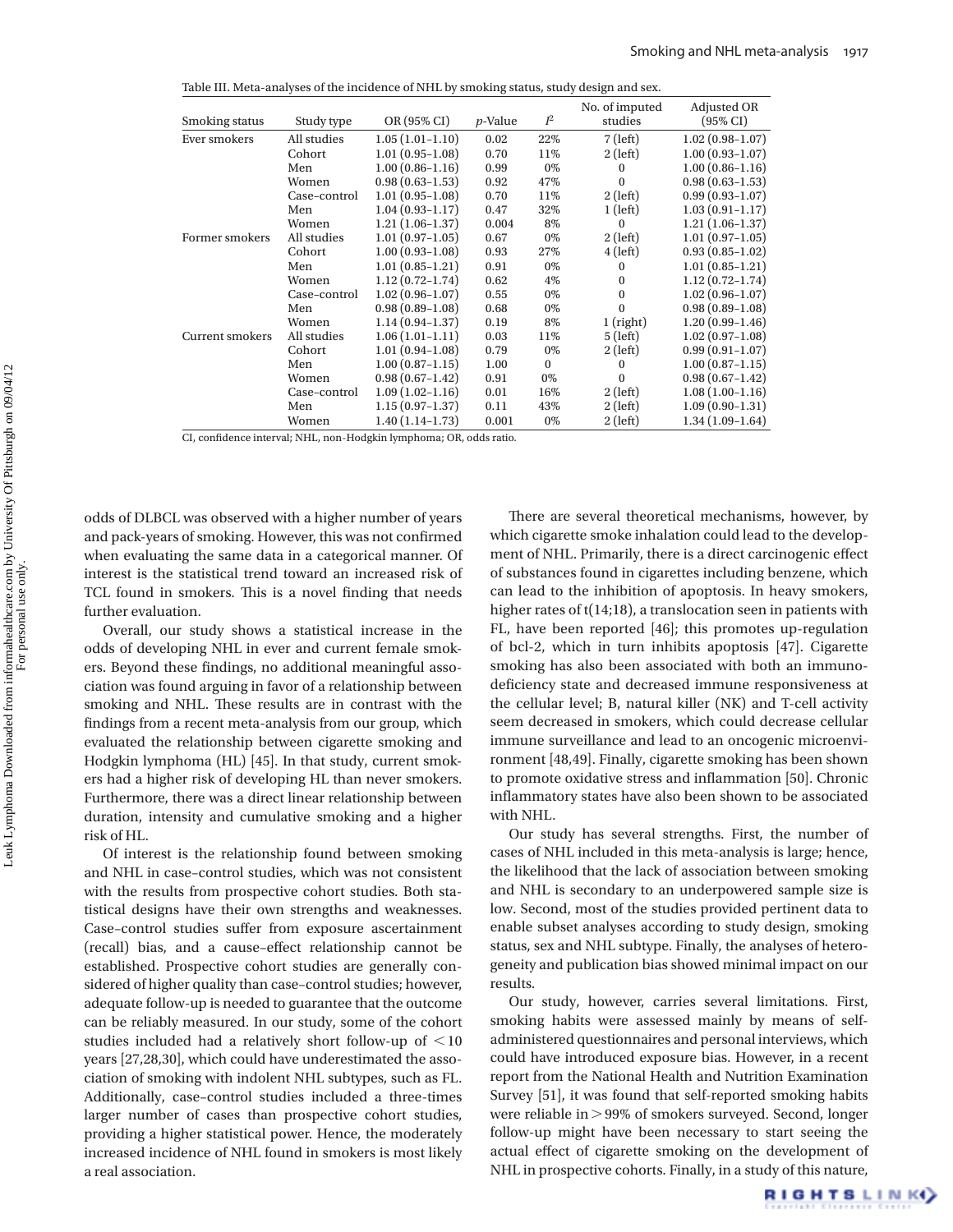**Study name Statistics for each study** Odds Upper Lower ratio limit limit p-Value **Besson, 2006**  $1.17$ 0.78 1.75 0.446 0.99  $0.32$ 3.09 Casey, 2007 0.986 Morton, 2005 0.99 0.64 1.53 0.964 0.79 Morton, 2005 (2) 1.10 1.53 0.572 Schollkopf, 2005 1.38 1.01 1.88 0.042 Talamini, 2005 11.55 2.65 50.32 0.001 Nieters, 2006 1.46  $0.52$ 4.10 0.473 Lim, 2007 1.32 0.73 2.38 0.355 Nieters, 2008 1.06  $0.56$ 1.99 0.856 1.23 1.00 1.51 0.054







**Former smokers** 

**Study name** 

Besson, 2006

Casey, 2007

Morton, 2005

Nieters, 2006

Nieters, 2008

Lim, 2007

Morton, 2005 (2)

Schollkopf, 2005

**Current smokers** 

**Study name** 



| Odds<br>ratio | Lower<br>limit | Upper<br>limit | p-Value |
|---------------|----------------|----------------|---------|
| 1.23          | 0.78           | 1.94           | 0.373   |
| 1.31          | 0.37           | 4.64           | 0.676   |
| 1.22          | 0.83           | 1.80           | 0.314   |
| 0.98          | 0.59           | 1.62           | 0.938   |
| 1.24          | 0.86           | 1.79           | 0.250   |
| 3.32          | 0.66           | 16.74          | 0.146   |
| 1.42          | 0.30           | 6.63           | 0.656   |
| 1.01          | 0.59           | 1.73           | 0.971   |
| 1.11          | 0.50           | 2.46           | 0.797   |
| 1.18          | 0.98           | 1.42           | 0.081   |
|               |                |                |         |

Odds

ratio

1.11

0.66

1.06

0.94

1.49

1.55

1.85

0.90

1.20

**Statistics for each study** 

**Statistics for each study** 

Lower

limit

0.69

 $0.14$ 

0.61

0.62

0.37

1.07

0.93

 $0.43$ 

0.98

 $0.1$  $0.2$  $0.5$  $\overline{2}$ 5 10  $\mathbf{1}$ No association **Favors association** 

Odds ratio and 95% CI



Figure 3. Forest plots of association between smoking and incidence of T-cell lymphoma, according to smoking status.

it is possible that the positive results found here were due to statistical multiplicity and not a real association. To support this statement is the fact that no significant dose-response relationship was observed between incidence of NHL and smoking duration or intensity.

 In conclusion, based on the results of this meta-analysis of observational studies, cigarette smoking was associated with a small increase in the odds of developing NHL in female smokers. Furthermore, we found a statistical trend toward a higher incidence of TCL. Smoking cessation would impact positively on the health of the general population and should be advised globally.

Potential conflict of interest: Disclosure forms provided by the authors are available with the full text of this article at www.informahealthcare.com/lal.

#### **References**

**[1]** Surveillance, Epidemiology and End Results. 2011. Available from: http://seer.cancer.gov

**[2]** Anderson LA, Gadalla S, Morton LM, et al. Population-based study of autoimmune conditions and the risk of specific lymphoid malignancies. Int J Cancer 2009;125:398 – 405.

**[3]** Ekstrom Smedby K, Vajdic CM, Falster M, et al. Autoimmune disorders and risk of non-Hodgkin lymphoma subtypes: a pooled analysis within the InterLymph Consortium. Blood 2008:111:4029-4038.<br> **RIGHTSLINK(**